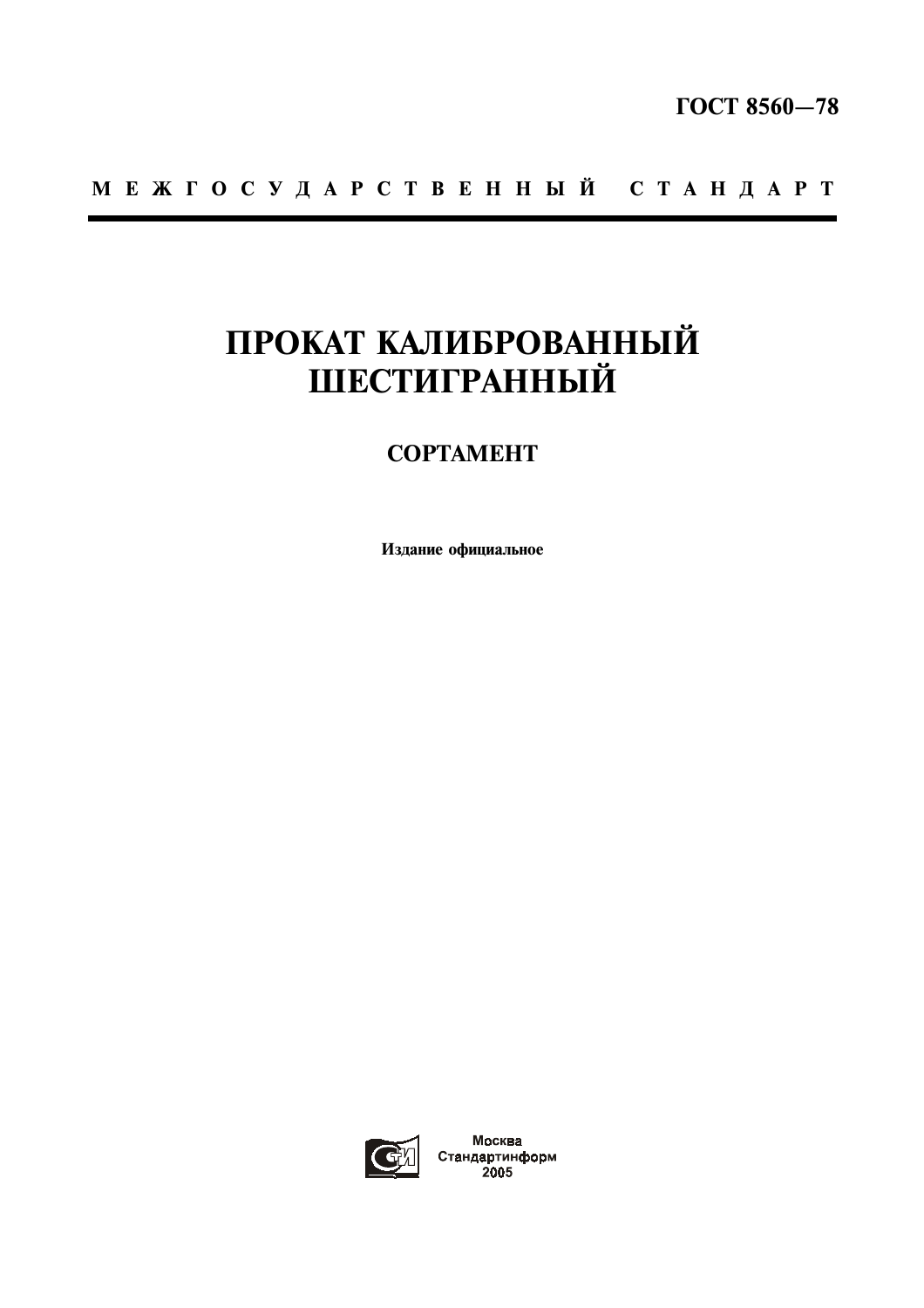**TOCT**  $8560 - 78$ 

Взамен

ГОСТ 8560-67

M E **X I O C Y J A P C T B E H H Ы Й** C T A H *I* A P T

#### ПРОКАТ КАЛИБРОВАННЫЙ ШЕСТИГРАННЫЙ

#### Сортамент

Calibrated hexahedronal rolled-stock. Dimensions

MKC 77.140.50 ОКП 11 4000

#### Постановлением Государственного комитета СССР по стандартам от 2 августа 1978 г. № 2079 дата введения установлена 01.07.79

Ограничение срока действия снято по протоколу № 7-95 Межгосударственного совета по стандартизации, метрологии и сертификации (ИУС 11-95)

1. Настоящий стандарт распространяется на прокат калиброванный шестигранный размером от 3 до 100 мм.

2. Размеры сечения проката и предельные отклонения по ним должны соответствовать указанным на черт. 1 и в табл. 1.



Черт. 1

Таблица 1

| Размер проката<br>(диаметр впи-<br>санного круга а<br>или размер<br>«под ключ»), мм | Предельное отклонение, мм |          |          | Диаметр                           | Предельное        | Площадь                                 |                                  |
|-------------------------------------------------------------------------------------|---------------------------|----------|----------|-----------------------------------|-------------------|-----------------------------------------|----------------------------------|
|                                                                                     | h10                       | h11      | h12      | описанной<br>окружности,<br>A, MM | отклонение,<br>MM | поперечного<br>сечения, мм <sup>2</sup> | Масса 1 м<br>ДЛИНЫ, КГ           |
| 3,0                                                                                 | $-0.040$                  | $-0.060$ | $-0,100$ | 3,4                               |                   | 7,79                                    | 0,061                            |
| 3,2<br>3,5<br>4,0                                                                   |                           |          | $-0,120$ | 3,7<br>4,0<br>4,6                 | $-0,2$            | 8,87<br>10,61<br>13,86                  | 0,070<br>0,083<br>0,109          |
| $4,5$<br>5,0<br>5,5<br>6,0                                                          | $-0.048$                  | $-0,075$ |          | $\frac{5,2}{5,8}$<br>6,3<br>6,9   | $-0,3$            | 17,54<br>21,65<br>26,20<br>31,18        | 0,138<br>0,170<br>0,206<br>0,245 |
| 6,5<br>7,0                                                                          | $-0,058$                  | $-0,090$ | $-0,150$ | 7,4<br>8,1                        |                   | 36,59<br>42,44                          | 0,287<br>0,333                   |

#### Издание официальное

Перепечатка воспрещена

Издание (сентябрь 2005 г.) с Изменениями № 1, 2, утвержденными в апреле 1983 г., декабре 1988 г.<br>(ИУС 7—83, 3—89).

© Издательство стандартов, 1978<br>© Стандартинформ, 2005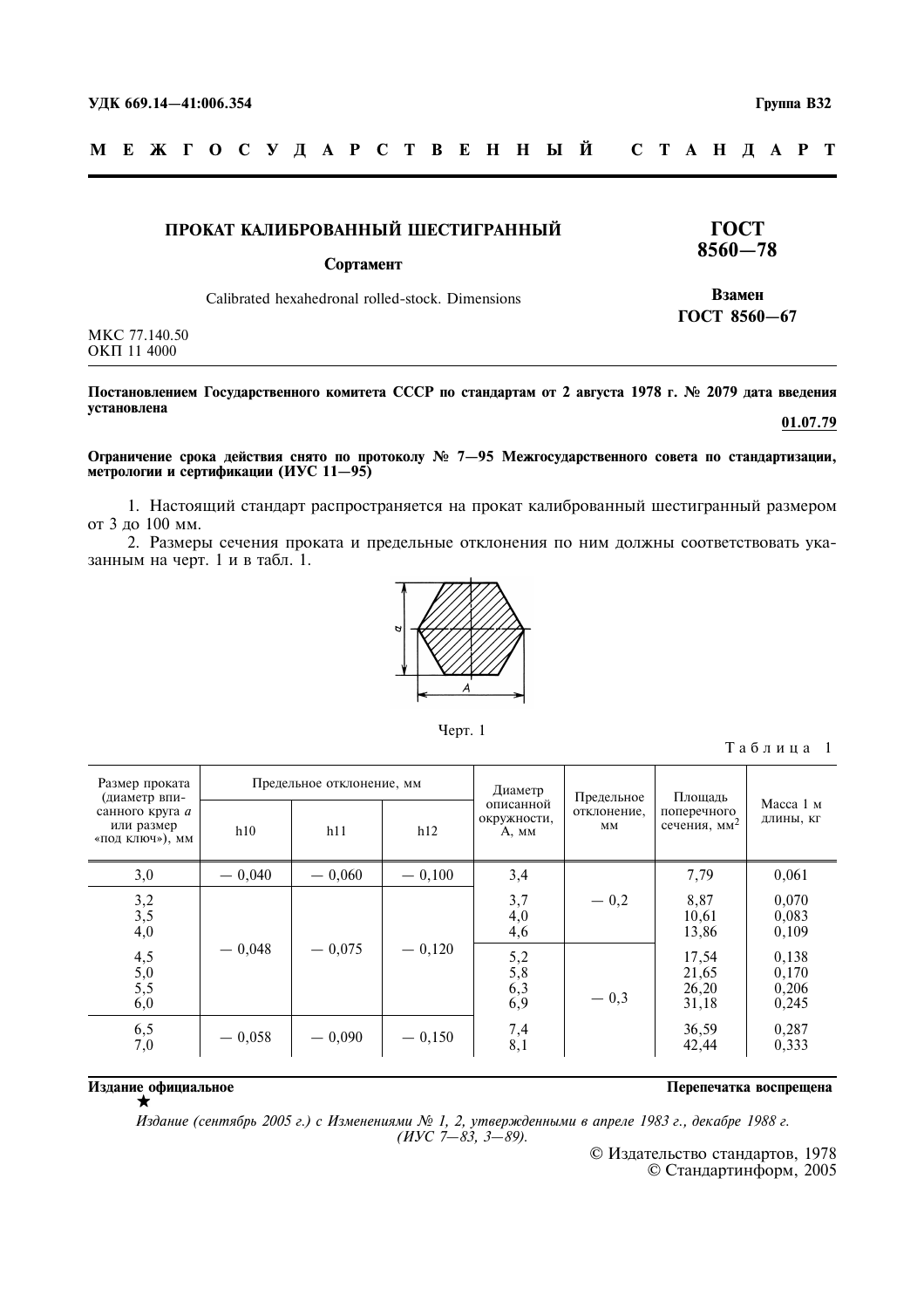## С. 2 ГОСТ 8560-78

Продолжение табл. 1

| Размер проката                                                    | Предельное отклонение, мм |          |              | Диаметр                                      |                                                     | Площадь                                                  |                                                  |
|-------------------------------------------------------------------|---------------------------|----------|--------------|----------------------------------------------|-----------------------------------------------------|----------------------------------------------------------|--------------------------------------------------|
| (диаметр впи-<br>санного круга а<br>или размер<br>«под ключ»), мм | h10                       | h11      | h12          | описанной<br>окружности,<br>A, MM            | Предельное<br>отклонение,<br>$\mathbf{M}\mathbf{M}$ | поперечного<br>сечения, мм <sup>2</sup>                  | Масса 1 м<br>длины, кг                           |
| 8,0                                                               |                           |          |              | 9,2                                          | $-0,4$                                              | 55,43                                                    | 0,435                                            |
| 9,0<br>10,0                                                       | $-0,058$                  | $-0,090$ | $-0,150$     | 10,4<br>11,5                                 | $-0,5$                                              | 70,15<br>86,60                                           | 0,551<br>0,680                                   |
| 11,0<br>12,0                                                      |                           |          |              | 12,7<br>13,8                                 | $-0,6$                                              | 104,8<br>124,7                                           | 0,823<br>0,979                                   |
| 13,0<br>14,0<br>15,0<br>16,0                                      | $-0,070$                  | $-0,110$ | $-0,180$     | 15,0<br>16,2<br>17,3<br>18,4                 | $-0,7$                                              | 146,4<br>169,7<br>194,9<br>221,7                         | 1,150<br>1,330<br>1,530<br>1,740                 |
| 17,0<br>18,0                                                      |                           |          |              | 19,6<br>20,7                                 | $-0,8$                                              | 250,3<br>280,6                                           | 1,960<br>2,200                                   |
| 19,0<br>20,0                                                      |                           |          |              | 21,9<br>23,0                                 |                                                     | 312,6<br>346,4                                           | 2,450<br>2,720                                   |
| 20,8<br>21,0<br>22,0<br>24,0<br>25,0                              | $-0,084$                  | $-0,130$ | $-0,210$     | 23,9<br>24,2<br>25,4<br>27,7<br>28,8         | $-0,9$                                              | 374,7<br>381,9<br>419,2<br>498,8<br>541,3                | 2,940<br>3,000<br>3,290<br>3,920<br>4,250        |
| 26,0<br>27,0<br>28,0<br>30,0                                      |                           |          |              | 30,0<br>31,2<br>32,3<br>34,6                 | $-1,0$                                              | 585,4<br>631,3<br>679,0<br>779,4                         | 4,600<br>4,960<br>5,330<br>6,120                 |
| 32,0<br>34,0                                                      |                           |          |              | 36,9<br>39,2                                 | $-1,1$                                              | 886,8<br>1001,0                                          | 6,96<br>7,86                                     |
| 36,0<br>38,0<br>40,0<br>41,0<br>42,0<br>45,0                      | $-0,100$                  | $-0,160$ | $-0,250$     | 41,6<br>43,8<br>46,1<br>47,3<br>48,5<br>51,9 | $-1,3$                                              | 1122,0<br>1251,0<br>1386,0<br>1456,0<br>1527,0<br>1754,0 | 8,81<br>9,82<br>10,88<br>11,40<br>11,99<br>13,77 |
| 46,0                                                              |                           |          |              | 53,1                                         | $-1,4$                                              | 1833,0                                                   | 14,40                                            |
| 48,0<br>50,0                                                      |                           |          |              | 55,4<br>57,7                                 | $-1,5$                                              | 2000,0<br>2165,0                                         | 15,66<br>17,00                                   |
| 53,0<br>55,0<br>56,0<br>60,0<br>63,0                              | $-0,120$                  | $-0,190$ | $-0,300$     | 61,2<br>63,5<br>64,6<br>69,3<br>72,7         | $-1,7$                                              | 2433,0<br>2620,0<br>2715,0<br>3118,0<br>3437,0           | 19,1<br>20,6<br>21,3<br>24,5<br>27,0             |
| 65,0                                                              |                           |          |              | 75,0                                         | $-1,8$                                              | 3659,0                                                   | 28,7                                             |
| 70,0                                                              |                           |          | $-0,300$     | 80,8                                         |                                                     | 4244,0                                                   | 33,3                                             |
| 75,0<br>80,0                                                      | $-0,190$                  |          | 86,5<br>92,3 | $-1,9$                                       | 4871,0<br>5542,0                                    | 38,2<br>43,5                                             |                                                  |
| 85,0                                                              |                           | $-0,220$ | $-0,350$     | 98,0                                         | $-1,2$                                              | 6257,0                                                   | 49,1                                             |
| 90,0<br>95,0                                                      |                           |          |              | 104,0<br>110,0                               | $-1,3$                                              | 7015,0<br>7816,0                                         | 55,1<br>61,4                                     |
| 100,0                                                             |                           |          |              | 115,0                                        | $-1,4$                                              | 8660,0                                                   | 68,0                                             |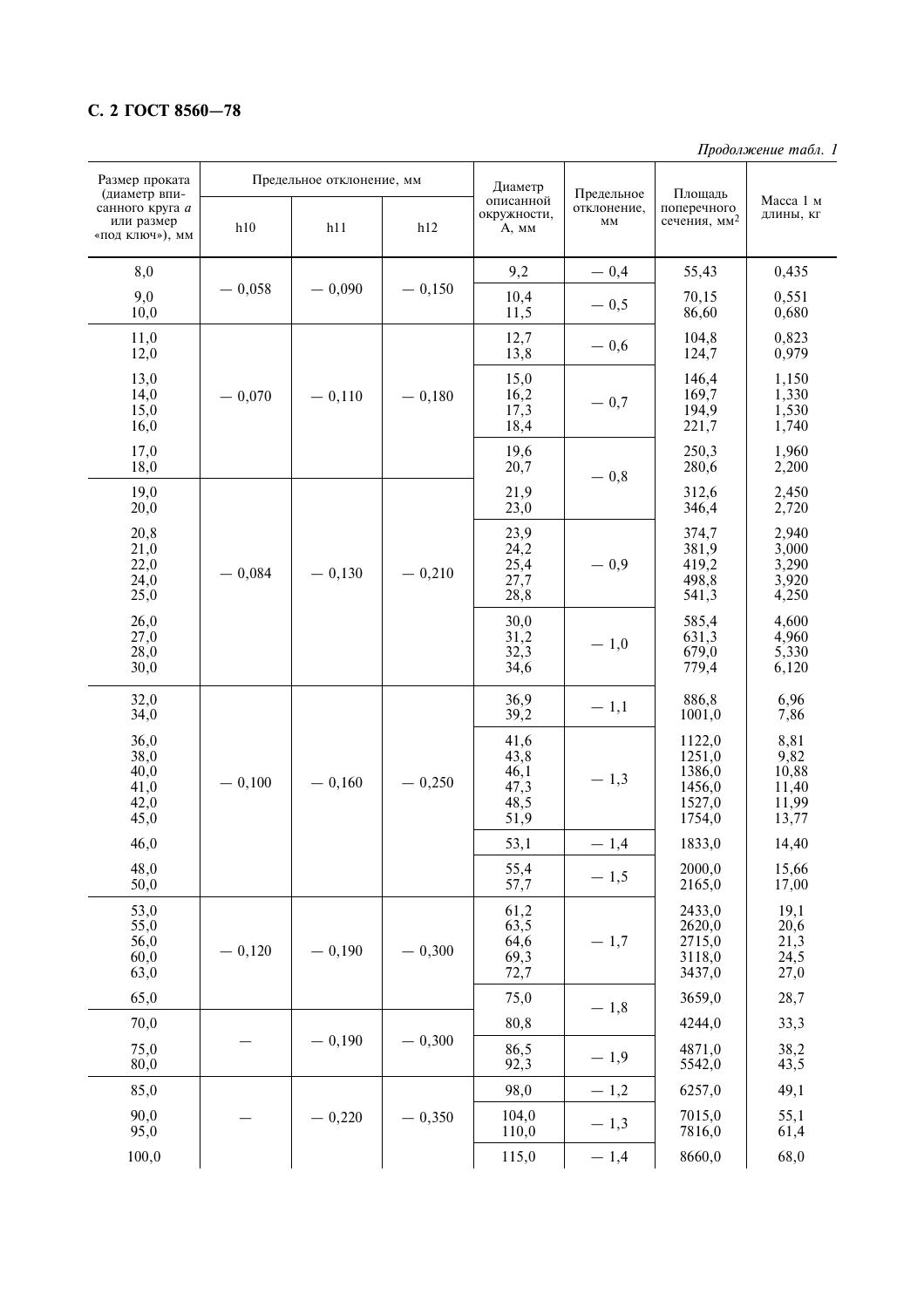#### ГОСТ 8560-78 С. 3

Примечания:

1. По требованию потребителя прокат калиброванный шестигранный изготовляют других размеров, не указанных в табл. 1. Прелельные отклонения в этом случае лолжны соответствовать нормам, установленным для ближайшего большего диаметра.

2. Площадь поперечного сечения и линейная плотность проката калиброванного шестигранного вычислены по номинальному размеру. Плотность проката принята равной 7,85 г/см<sup>3</sup>.

3. Для проката из высоколегированных марок сталей и сплавов, подвергаемых термической обработке и травлению, предельные отклонения по размерам устанавливаются на 30 % более квалитета h12.

#### (Измененная редакция, Изм. № 1, 2).

3. Прокат калиброванный шестигранный изготовляется в прутках. По требованию потребителя прокат изготовляется в мотках.

4. В зависимости от назначения прутки изготовляют:

- мерной длины:

- кратной мерной длины;

- немерной длины с остатком до 10 % массы партии;

- ограниченной длины в пределах немерной.

Остатком считаются прутки длиной не менее 1.5 м.

5. Прутки изготовляют длиной от 2 до 6,5 м. По требованию потребителя прутки изготовляются больших длин.

#### 3-5. (Измененная редакция, Изм. № 1).

6. 7. (Исключены, Изм. № 1).

8. Предельные отклонения по длине прутков мерной и кратной мерной длины не должны превышать:

+ 30 мм - при длине прутков до 4 м;

+ 50 мм - при длине прутков свыше 4 м.

9. Кривизна прутков не должна превышать значений, указанных в табл. 2.

|                                     |                                                   |     |                    | Таблица 2             |  |  |
|-------------------------------------|---------------------------------------------------|-----|--------------------|-----------------------|--|--|
| Размеры прутков, мм                 | Предельная кривизна в зависимости от поля допуска |     |                    |                       |  |  |
|                                     | на 1 м длины, мм                                  |     | на полную длину, % |                       |  |  |
|                                     | $h10$ и $h11$                                     | h12 | $h10$ и $h11$      | h12                   |  |  |
| До 25<br>$CB. 25 * 50$<br>$\ast$ 50 |                                                   |     | 0,2<br>0,1<br>0,1  | $0,3$<br>$0,2$<br>0,1 |  |  |
|                                     |                                                   |     |                    |                       |  |  |



Черт. 2

Отклонение от прямолинейности должно быть равномерным по всей длине. На концах прутков короткие продольные изгибы не допускаются.

10. Скручивание прутков на 1 м длины  $\alpha$  (черт. 2) не должно превышать 3°.

11. Рез прутка должен быть под прямым углом к его продольной оси. Допускаемая косина реза не лолжна превышать:

0.17  $a$  — при размере прутков до 16 мм;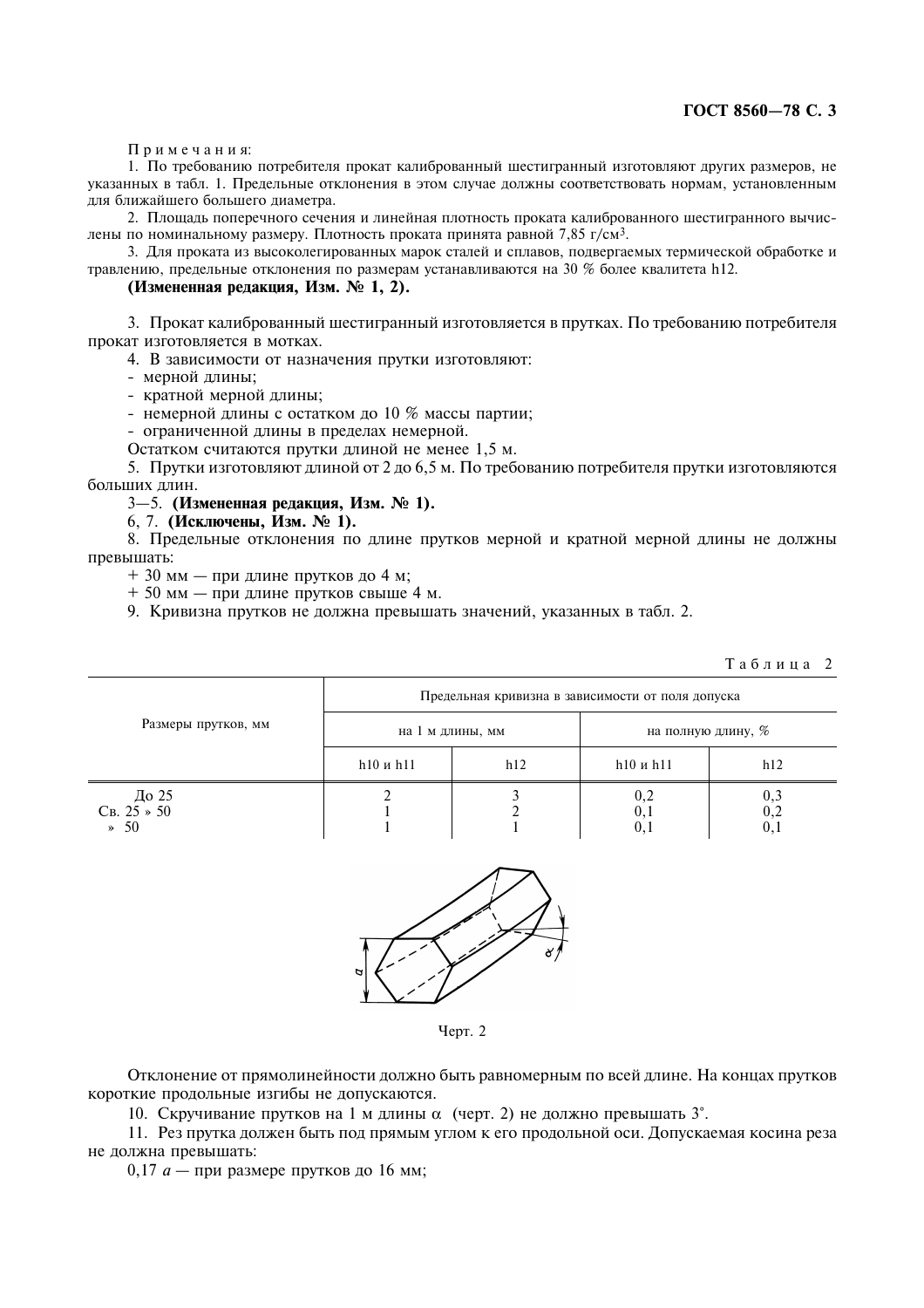#### С. 4 ГОСТ 8560-78

3 мм — при размере прутков свыше 16 до 30 мм.

5 мм — при размере прутков свыше 30 мм.

## 9-11. (Измененная редакция, Изм. № 1).

12. Длина смятых концов прутков не должна превышать норм, указанных в табл. 3.

Таблица 3

| MМ                                                                                    |                               |  |  |  |
|---------------------------------------------------------------------------------------|-------------------------------|--|--|--|
| Размер прутков                                                                        | Длина смятых концов, не более |  |  |  |
| $\frac{\text{A}}{\text{C}}$ B. 25 $\rightarrow$ 50<br>$50 \times 70$<br>$\rightarrow$ | 20<br>25<br>30                |  |  |  |

#### (Введен дополнительно, Изм. № 1).

13. Радиус закругления кромок определяется по требованию потребителя и не должен превышать значений, указанных в табл. 4.

#### Таблица 4

| MМ              |                                                |     |  |  |  |
|-----------------|------------------------------------------------|-----|--|--|--|
| Размер прутков  | Радиус закругления кромок для группы, не более |     |  |  |  |
|                 |                                                |     |  |  |  |
| До 25<br>Св. 25 | 0.5                                            | U.J |  |  |  |

(Измененная редакция, Изм. № 1, 2).